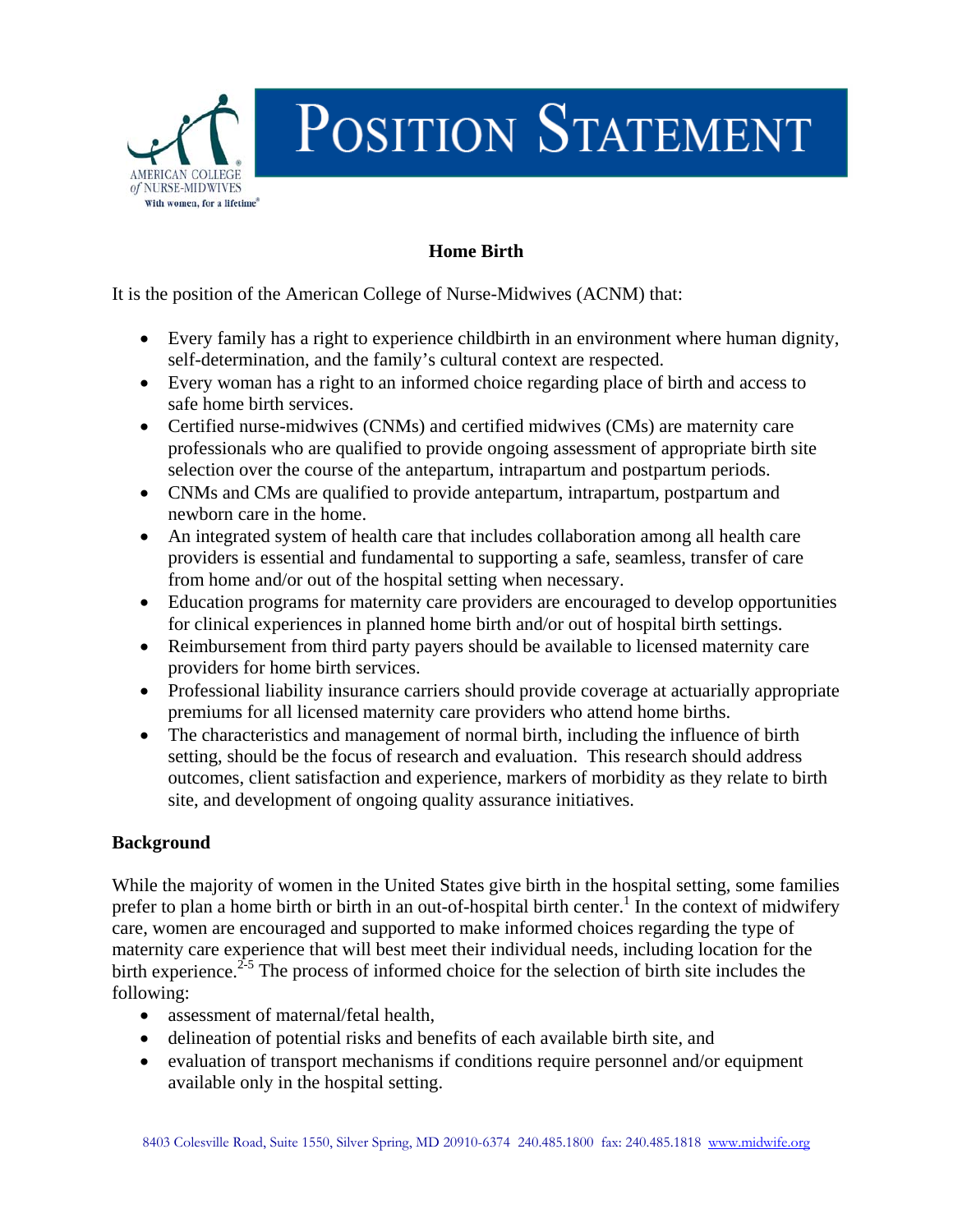The safety of birth in any setting is of utmost priority and has been the focus of home birth research. Investigators have defined "planned home birth" as the care of selected pregnant women by qualified providers within a system that provides hospitalization when necessary.<sup>6</sup> Recently, well-designed controlled trials and descriptive studies have demonstrated that planned home births achieve excellent perinatal outcomes.<sup>7-13</sup> These high quality investigations of the safety of home birth indicate that optimal outcomes are associated with appropriate client selection, attendance by a qualified maternity care provider, and integrated systems that support collaborative care when a change of site is indicated. Home birth is also credited with the reduced use of medical interventions that are associated with perinatal morbidity. Unfortunately, some studies that have not differentiated between planned and unplanned home birth or attendance by qualified versus unqualified attendants, and/or have not used clearly defined appropriate inclusion criteria for analysis, have been used inappropriately to discredit all home birth $\overline{6}$ , 14-16

ACNM maintains several resources that address evidence-based site selection during the labor, birth, postpartum, and newborn periods, mechanisms for medical consultation and transport, and the establishment of quality management systems to assess outcomes and processes of care.<sup>17-20</sup>

Finally, the home birth setting provides an unparalleled opportunity to study and learn from normal, undisturbed birth. Medical and midwifery students who understand the characteristics of normal birth are better equipped to recognize deviations. Insights into effective care in pregnancy and childbirth may be derived from clinical experiences and the study of normal birth with families in the home and out of hospital settings.

## **REFERENCES**

- 1. Boucher D, Bennet C, McFarlin B, et al. Staying home to give birth: why women in the United States choose home birth. *[J Midwifery Womens Health](http://www.sciencedirect.com/science/journal/15269523)*. 2009[;54\(2](http://www.sciencedirect.com/science?_ob=PublicationURL&_tockey=%23TOC%236605%232009%23999459997%23952099%23FLA%23&_cdi=6605&_pubType=J&view=c&_auth=y&_acct=C000050484&_version=1&_urlVersion=0&_userid=1022551&md5=3a18c4294794e7963bd0d60c939faac6)):119-112.
- 2. Hafner-Eaton C, Pearce LK. Birth choices, the law, and medicine: balancing individual freedoms and protection of the public's health. *J Health Polit Policy Law*.1994;19:813-835.
- 3. Torres J, De Vries RG. Birthing ethics: what mothers, families, childbirth educators, nurses, and physicians should know about the ethics of childbirth. *Perinat Educ*. 2009;18(1):12-24.
- 4. Vedam S, Goff M, Marnin V. Closing the theory-practice gap: intrapartum midwifery management of planned home births*. J Midwifery Womens Health.*  2007;52(3):291-300.
- 5. Vedam S, Stoll K, Aaker J, et al. Nurse-midwives experiences with planned home birth: impact on attitudes and practice. *Birth.* 2009;34(4):274-282.
- 6. Vedam S. Home versus hospital birth: questioning the quality of the evidence on safety. *Birth*. 2003;30(1):57-63.
- 7. de Jonge A, van der Goes B, Ravelli ACJ, et al. Perinatal mortality and morbidity in a nationwide cohort of 529,688 low-risk planned home and hospital births. *BJOG*. 2009. doi: 10.1111/j.1471-0528.2009.02175.x.
- 8. Hutton E, Reitsma A, Kaufman, K. Outcomes associated with planned home and planned hospital births in low-risk women attended by midwives in Ontario, Canada, 2003-2006: a retrospective cohort study. *Birth*. 2009;36(3):180-189.